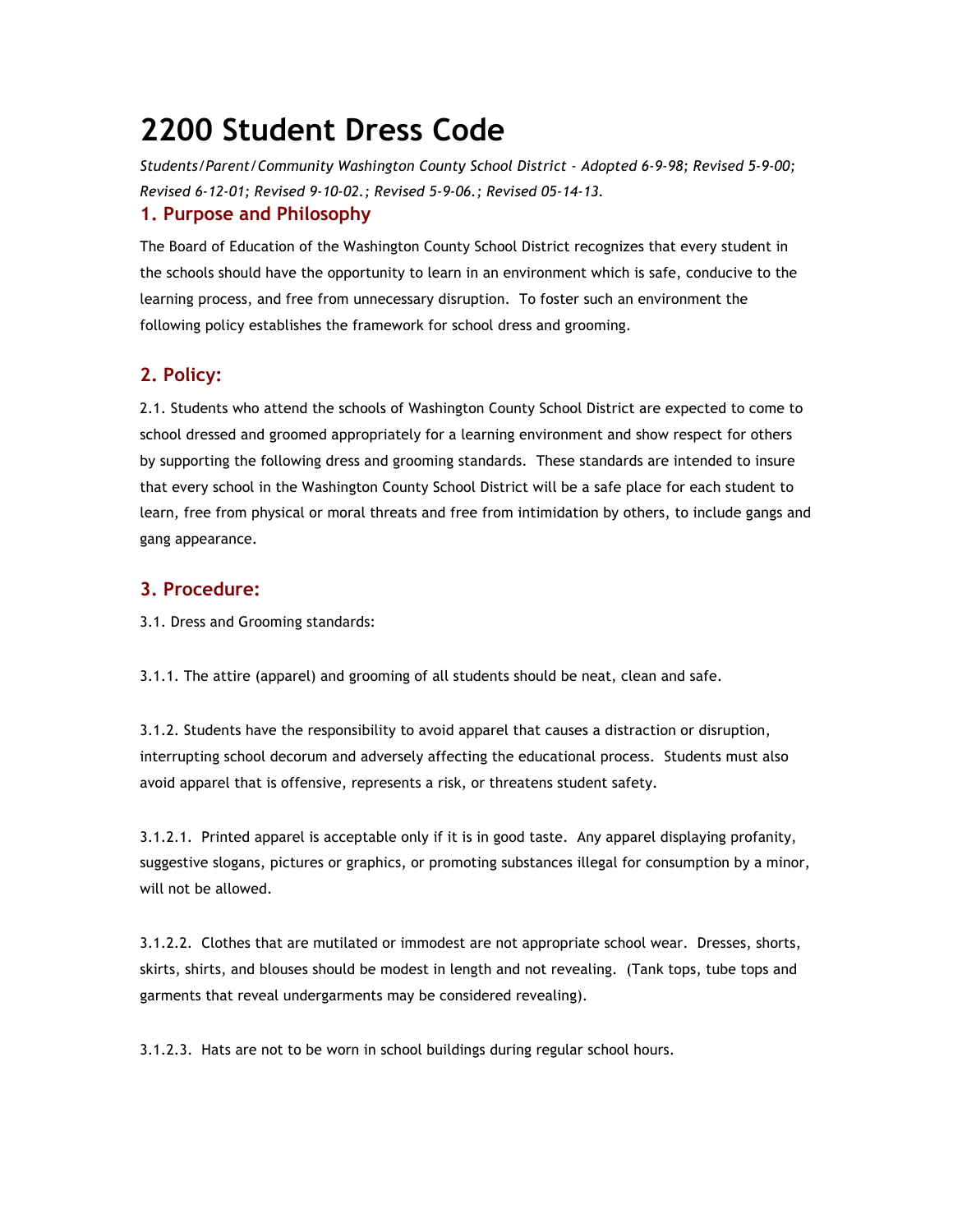3.1.2.4. Any apparel approved for school wear should be worn in accompaniment with appropriate undergarments.

3.1.2.5. Footwear must be worn and should be safe and hygienic. Shoes, boots and sandals are considered suitable footwear.

3.1.2.6. Clothing attachments or accessories which could be considered weapons are not allowed.

3.1.2.7. Students have a responsibility to cooperate fully with clothing standards required for special classes (such as shop, home economics, laboratories, physical education) and special school activities.

3.1.3. Students have the responsibility to avoid grooming that causes a distraction or disruption, interrupting school decorum and adversely affecting the educational process. Students must also avoid grooming that is offensive, represents a risk, or threatens student safety. (Extremes in body piercings, hair styles and hair colors may be considered a distraction or disruption).

3.1.4. Gang behavior, apparel or grooming is not appropriate at school. (Reference Safe Schools Policy 2110)

3.1.4.1. As gang grooming styles and clothing continually evolve and change, the following prohibited items that have commonly denoted gang membership or affiliation are only representative of prohibited clothing. Additional grooming styles and apparel may be considered gang-affiliated, as identified in consultation with school officials and law enforcement authorities. Bandannas or any article of clothing or accessory bearing gang symbols, names, initials, insignia, or style of dress that indicates gang affiliation will not be allowed.

3.2. Consequences for violation of the Student Dress and Grooming Policy

3.2.1. A student in violation of the "Student Dress and Grooming Policy" may be sent home to make the changes necessary to be in compliance with policy. The student may return as soon as the required changes are made.

3.2.2. Students who dress or groom in a manner that demonstrates gang affiliation may be subject to suspension and/or expulsion.